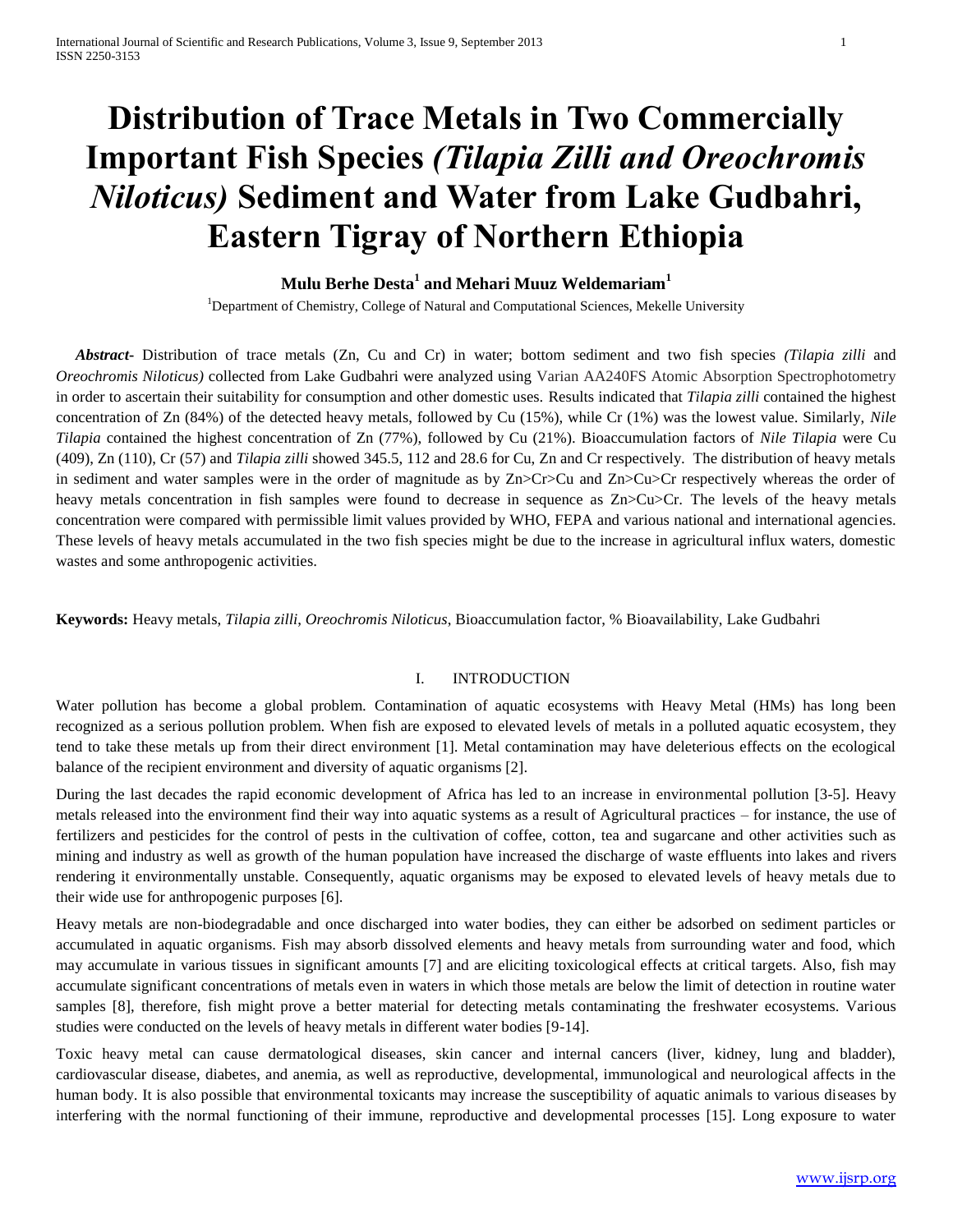pollutants even in very low concentrations have been reported to induce morphological, histological and biochemical alterations in the tissues which may critically influence fish quality.

Total bioaccumulated metal concentration in any organism that is a net accumulator of the metal is informative about metal bioavailability summed across exposure routes. However, there is typically no one universal metal concentration that is indicative of toxicity, especially across species, largely because of interspecies differences in detoxification [16]. The level of bioaccumulation of heavy metals can be determined through calculation of the bioaccumulation factors. Bioaccumulation factor of heavy metals is defined as the ratio between the concentrations of heavy metals in the body of the organism with the concentration of heavy metals in the environment where the species was settled [17]. The present study was carried out to investigate the bioaccumulation of heavy metals (Cr, Cu and Zn) in *Tilapia zilli* and *Oreochromis* N*iloticus*.

Currently, Ethiopia has set no guideline values on the levels of heavy metals in fish resources. The purpose of this study was to produce baseline data on the distribution of heavy metals (Cr, Cu and Zn) in water, sediment and commonly consumed fish species *Tilapia zilli* and *Oreochromis Niloticus* (Nile Tilapia*)* obtained from Lake Gudbahri. In addition, analysis of the enrichment of these heavy metals in water, sediment and fish samples was used to evaluate the magnitude, impacts and possible sources of heavy metal contamination on the Lake. The results obtained from this study would also provide information for background levels of metals in the water, sediment and fish, contributing to the effective monitoring of both environmental quality and the health of the organisms inhabiting the Lake. To the best of our knowledge, from literature survey, no work has been carried out on the level of heavy metals concentration in fish samples of the Lake and their potential impacts on human health risks and the food chain.

# II. MATERIALS AND METHODS

# *A. Description of study area*

Lake Gudbahri (figure 1) is located directly at the edge of Wukro town 47 Kms from Mekelle city near the red rock- cut church of Wukro Cherqos. The study area lies between latitudes 13 47' 31'' N and longitudes 39 35' 57''E in Eastern Tigray of Northern Ethiopia at an elevation of 1930 meters above sea level.



**Figure 1:** Lake Gudbahri

# *B. Sampling*

Samples of water, sediment and two most common fish species (*Tilapia zilli* and *Oreochromis* N*iloticus)* were brought directly from the study area. The sampling bag were pre-conditioned with  $5\%$  HNO<sub>3</sub> and later rinsed thoroughly with distilled de-ionized water. At each sampling site, the polyethylene sampling bags were rinsed at least three times before sampling was done. Water samples were taken from three different points at surface, middle and bottom of the lake using 3L Heart Valve water sampler. Homogenized water samples were collected in cleaned 2 liter polythene bags. The fishes were sampled with gill nets from the lake. Adult individuals of similar size were selected from both fish types of the lake and fish samples were taken for analysis. Sediment samples were collected from the lake using bottom sediment Grab Sampler. All samples were brought to the laboratory using portable ice box and stored in refrigerator until analysis.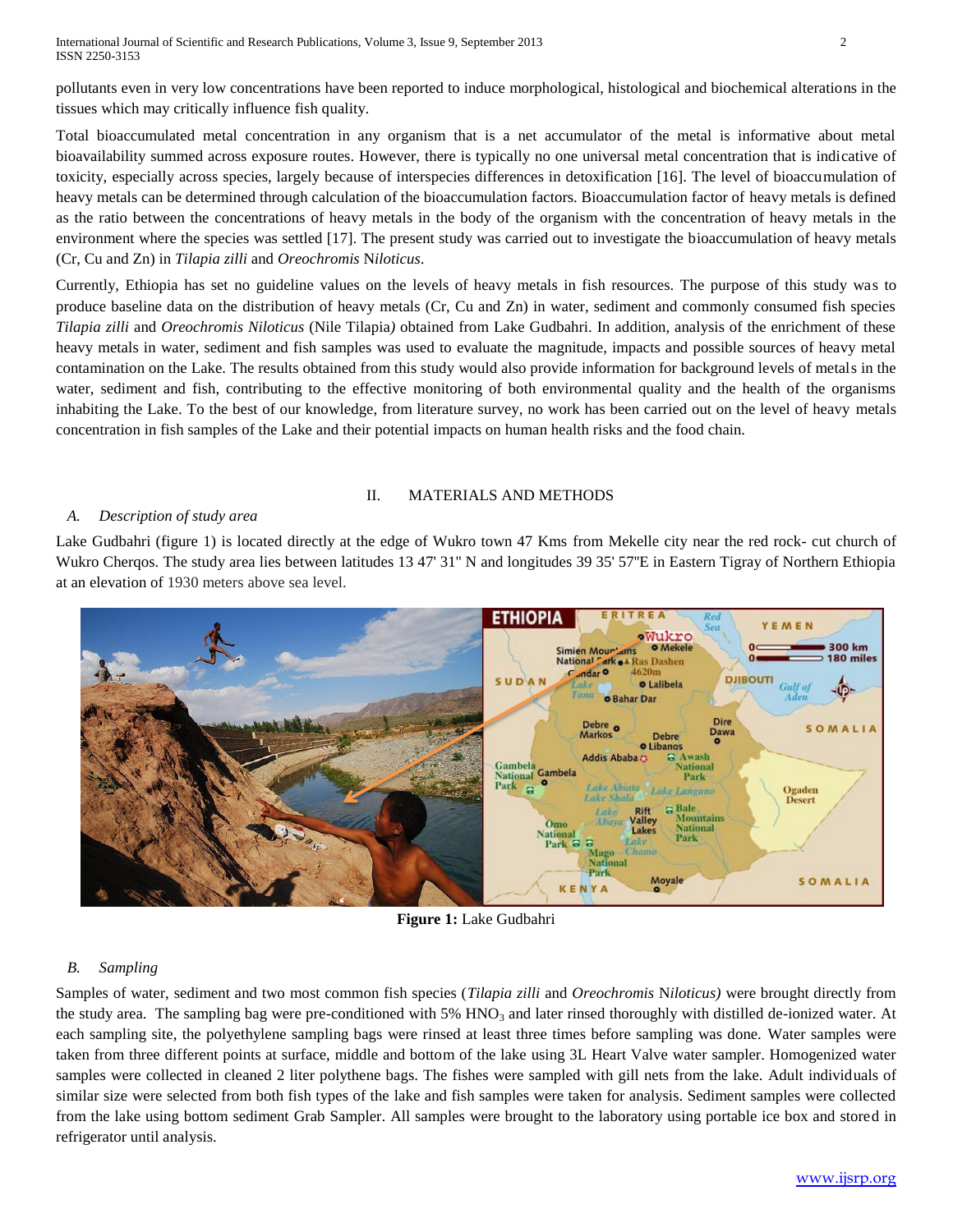International Journal of Scientific and Research Publications, Volume 3, Issue 9, September 2013 3 ISSN 2250-3153

## *C. Sample preparation*

The collected fish samples were stored in a cooler packed with ice block in order to maintain the freshness and latter transported to the laboratory for dissection of the organs and washed thoroughly. The fish samples were dried for 24 hours to constant weight in an oven at 105<sup>o</sup>C. The dried samples were pooled and milled with a mortar and pestle. They were put in dry labeled plastic containers and stored in desiccator until digestion. A standard procedure was used to digest the samples [18]. This involved digesting 10 g portion of the ground samples with 10 mL HNO<sub>3</sub> and 2 mL HClO<sub>4</sub> was heated on a hot plate for one hour. After complete digestion, the residue was dissolved and diluted with 0.2% HNO<sub>3</sub>. The digest sample was stored in pre-cleaned polyethylene bottles until analysis using Atomic Absorption Spectrophotometer.

About 100 ml water sample was filtered through Nitrocellulose filter membrane of 0.45  $\mu$ m pore size prior dried in 105<sup>°</sup>C for 2 hours. The filtrated and unfiltered water samples were preserved in 2 ml concentrated nitric acid to prevent precipitation of metals and growth of algae. Dissolved metals were determined from the filtrate water samples whereas the total metals from the unfiltered water samples using nitric acid digestion. Finally 20 mL of filtered and digested samples were taken for analysis.

Sediment samples taken from the lake were air-dried, mixed and one fourth of each sample was dried in an oven at  $105\,^0C$  for 12 hrs. The dried samples were then ground and sieved with 75 mm mesh size. A 20 g + 0.05 g of pulverized sample was weighed into a 400 ml tall beaker. An acid mix of 50 ml HCl and 20 ml HNO<sub>3</sub> was slowly added to the sample while swirling, to ensure the sample is properly wetted and simmered on the hot plate for a minimum of 45 minutes at 160  $^{\circ}$ C, stirring with a glass rod. It was removed from the hot plate before dryness, cooled and diluted on a 200 ml volumetric flask with distilled water, shaken and poured back into the beaker and settled for 30 minutes. Finally some amount of the digested sample was taken and analyzed for trace metals.

# *D. Sample Analysis*

All samples were analyzed at the Central Analytical Laboratory, EZANA Mining Development PLC, Mekelle, Ethiopia. Heavy metals (Cr, Cu and Zn) were determined with Varian AA240FS Fast Sequential Atomic Absorption Spectrometer, which is fully automated PC-controlled true double-beam AAS with Fast Sequential operation for fast multi-element flame AA determinations, Features 4 lamp positions and automatic lamp selection, Operated with SpectrAA base and PRO software versions, was used in this research. Values were recorded in mg/kg dry weight. Bioaccumulation Factors (BAF) between the fish tissues and the water were calculated. Data were analyzed using statistical software package SPSS and Analysis of Variance (ANOVA). Detection limits for the analyzed metals on the instrument were: Cr: 0.006 mg/Kg, Cu: 0.003 mg/Kg and Zn: 0.001 mg/Kg.

#### *E. Bioaccumulation Factor (BAF)*

The bioaccumulation factor (BAF) is the ratio between the accumulated concentration of a given pollutant in any organ and its dissolved concentration in water and it was calculated [13] using the following equation:

$$
BAF = \frac{\text{Concentration of HMS in dry fish muscle (mg kg-1)}{\text{Concentration of HMS in water(mgl-1)}}
$$

#### *F. Bioavailability*

Bioavailability is defined as the degree to which heavy metals in a water-soluble form that plant and animal communities can readily uptake and assimilates [19]. Bioavailability of a contaminant to the receptor will depend upon its chemical and physical characteristics. The bioavailability of metals with respect to total metal content can be calculated as follows:

$$
\% Bioavailability = \frac{Dis solved metal concentration (\mu g l^{-1})}{Total metal concentration (\mu g l^{-1})} \times 100
$$

## III. RESULT AND DISCUSSION

#### *A. Heavy metal concentration (µg/L) in water sample from Lake Gudbahri*

Heavy Metal concentrations in water samples from Lake Gudbahri are presented in Table 2. Heavy metals concentration in water sample were found to be in the following decreasing sequence: Zn (196.67 $\pm$ 5.77) > Cu (11 $\pm$ 9.50) > Cr (7.0 $\pm$ 5.2). Zinc concentration (91.63 %) in water sample constituted a major portion of the total metal ions determined, while Cu and Cr concentrations were the lowest value (5.12%) and (3.27%) respectively. The average concentrations of Zn, Cr and Cu in water sample were below the permissible limits provided by WHO [20], and USEPA [21].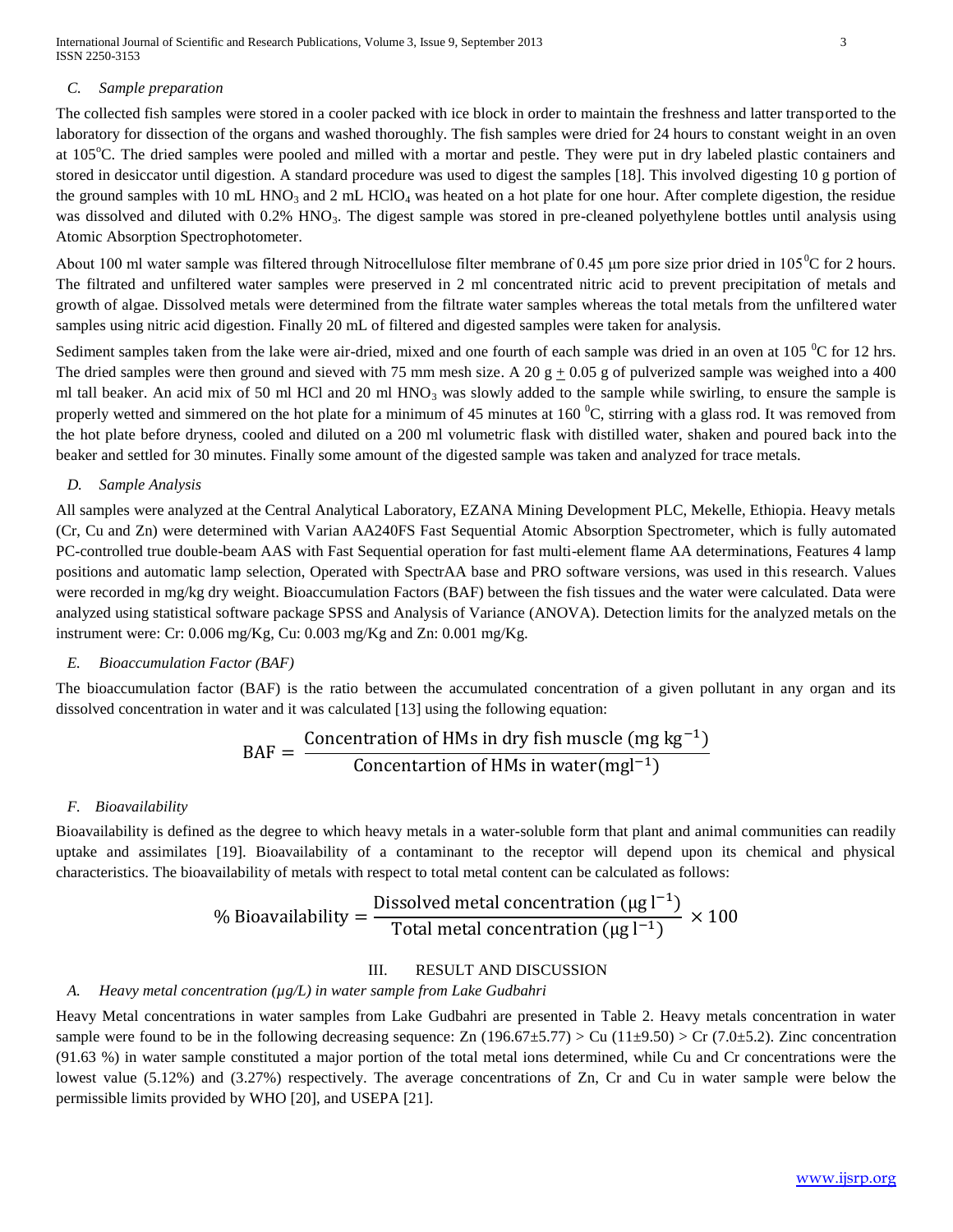International Journal of Scientific and Research Publications, Volume 3, Issue 9, September 2013 4 ISSN 2250-3153

| <b>Sample</b> | <b>Parameter</b>    | <b>Heavy Metals</b> |           |              |
|---------------|---------------------|---------------------|-----------|--------------|
| Water         |                     |                     |           | Zn           |
|               | Mean $\pm$ Stdev    | $7.0 \pm 5.2$       | $11+9.50$ | $197 + 5.77$ |
|               | WHO (2008)          | 50                  | 2000      | 5000         |
|               | <b>USEPA</b> (2011) | 100                 | 1300      | 5000         |

Table 1: HMs concentrations ( $\mu$ g/L) with Stdev in water and comparison with Water Quality Guidelines

# *B. Heavy metal concentration (mg/kg) in bottom sediment from Lake Gudbahri*

Table 2 shows the total extractable metals from Lake Gudbahri sediment and sediment quality guidelines of WHO and USEPA. Heavy metal concentration in sediment samples were found to be in the following decreasing order  $Zn$  (43.00) > Cr (31.33) > Cu (22.00). Zn concentration in the sediment sample constituted a major portion of the total metal ions determined (44.64%), whereas Cu concentration was the lowest (22.84%). Therefore the obtained results showed that the average values of Zn (43.00), Cr (31.33) and Cu (22.00) in sediment samples were lower than the respective reference values for USEPA [22] and ISQG [23].

**Table 2:** HMs (mg/kg dry weight) in sediment and comparison with sediment quality guidelines

| <b>Sample</b>   | <b>Parameter</b>    | <b>Heavy Metals</b> |                  |                  |  |
|-----------------|---------------------|---------------------|------------------|------------------|--|
| <b>Sediment</b> |                     | Cr                  | Ċu               | Zn               |  |
|                 | Mean $\pm$ Stdev    | $31.33 \pm 0.58$    | $22.00 \pm 1.00$ | $43.00 \pm 1.00$ |  |
|                 | <b>USEPA (2010)</b> | 43.4                | 31.6             |                  |  |
|                 | ISQG (2002)         | 37.3                | 35.7             | 123              |  |

# *C. Heavy metal concentration (mg/kg) in Nile Tilapia and Tilapia zilli*

Concentration heavy metals in the two fish species (*Nile Tilapia and Tilapia zilli*) from Lake Gudbahri are shown in Table 3. Several studies indicated that metal bioaccumulation in fish tissues depend on a number of factors such as food habits and foraging behavior of the fish [24]; trophic status, source of a particular metal, distance of the organism from the contamination source and the presence of other ions in the environment [25]; food availability [26]; bio-magnification and/or bio-diminishing of a particular metal [27]; metal detoxifying proteins in the body of the fish [28]; temperature, transport of the metals across the membrane and the metabolic rate of the animal [29]; species, age, size of fish and exposure time [30]. Metal accumulation in the tissues of fish varied according to the rates of uptake, storage and elimination [6]. Our study also showed that accumulation of each heavy metal varied between the fish species, i.e. in Tilapia zilli were found to decrease in sequence as  $Zn (84%) > Cu (15%) > Cr (1%)$  and in Nile Tilapia  $Zn (77%) > Cu$  $(21%)$  > Cr (2%). Results showed that the highest and lowest contents of HMs in both fish samples were related to Zn and Cr concentration, respectively. The extent of the concentration of the HMs in the two fish species were compared to the tolerable values provided by IAEA-407[31, 32], FEPA [33], FAO/WHO [34] and WHO [35].

**Table 3:** Mean concentration (mg/kg dry weight) with Stdev of HMs in fish species from Lake Gudbahri.

| <b>Fish species</b> | <b>Parameter</b> | <b>Heavy</b> metals |                   |                   |
|---------------------|------------------|---------------------|-------------------|-------------------|
|                     |                  | $C_{r}$             | Cu                | Zn                |
| Nile Tilapia        | Mean + Stdev     | $0.004 \pm 0.005$   | $0.060 \pm 0.024$ | $0.217 \pm 0.234$ |
| Tilapia zilli       | $Mean \pm STDV$  | $0.002 \pm 0.004$   | $0.038 \pm 0.013$ | $0.220 \pm 0.214$ |
| IAEA-407 (2003)     |                  | 0.73                | 3.28              | 67.1              |
| <b>FEPA (2003)</b>  |                  | 0.15                | 1.3               | 75                |
| FAO/WHO (1989)      |                  | 0.15                | 30                | 40                |
| WHO (1985)          |                  | 0.15                | 3.0               | $10-75$           |

Figure 2 shows the comparative accumulation of heavy metals in *Nile Tilapia* and *Tilapia zilli*. Zn was the highest in both species but relatively higher in *Tilapia zilli* (84%) than *Nile Tilapia* (77%) and Cr was the lowest in both species with Cr (2%) for Nile Tilapia and Cr (1%) for Tilapia zilli. Though, there are no data's on heavy metal distribution in fishes in Ethiopia, compared to literature reported [36] the concentrations of Cu and Cr were very low in both *Nile Tilapia* and *Tilapia zilli* of Lake Gudbahri than fishes from Lake Awassa and Ziway. But a high concentration of Zn was observed in Lake Gudbahri than Lake Awassa and Ziway.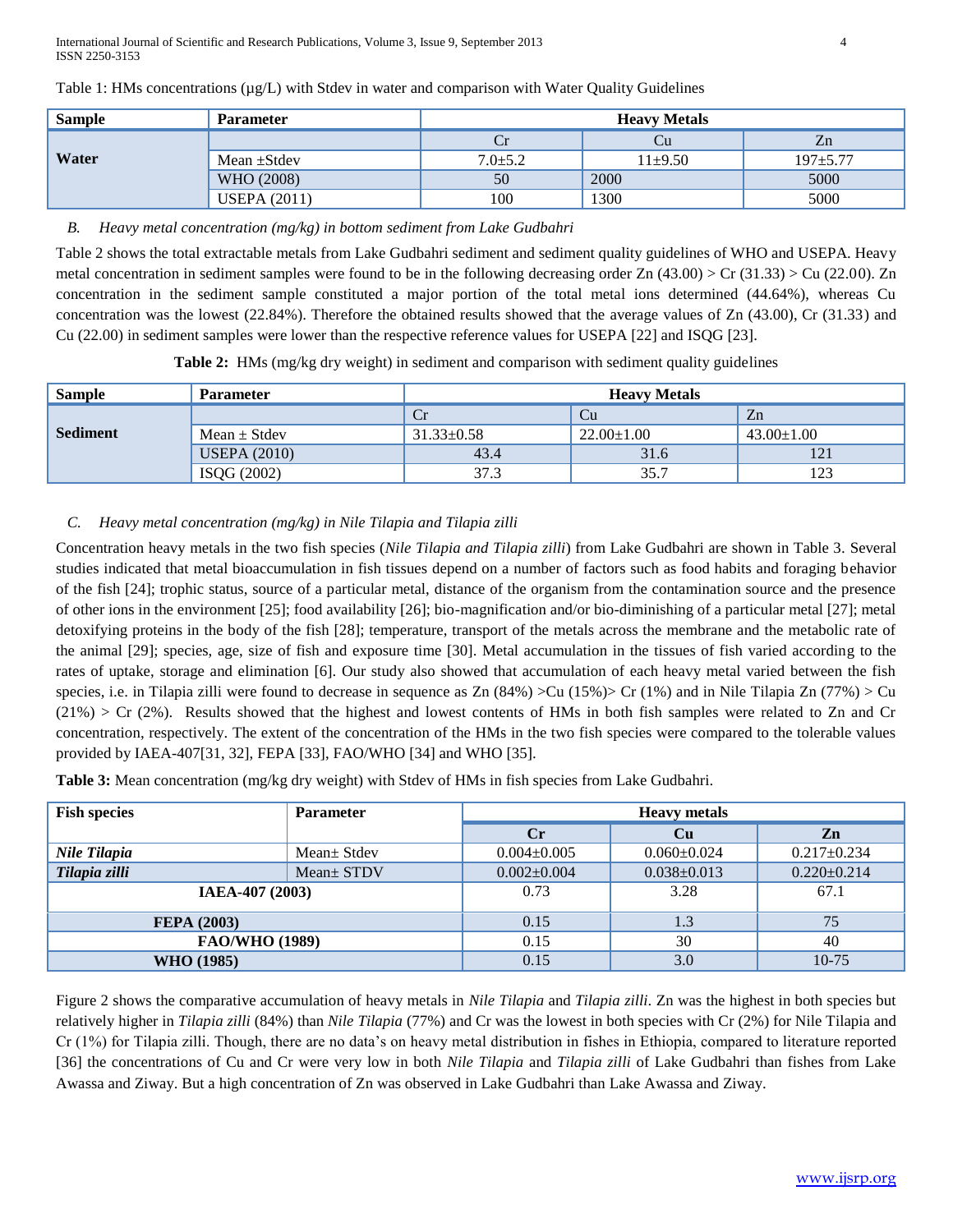Level of heavy metals in water, sediment and different fish species indicates that there is an interrelation of metal accumulation in the various components of the fish as suggested [37] fish acquires metals both directly from water and sediment and indirectly through the food chain.



Figure 2: MHs content (%) in fish samples of *Nile Tilapia* and *Tilapia zilli* from Lake Gudbahri

Table 4 shows that the Bioaccumulation Factor (BAF) of the three HMs in the study area. The BAF of heavy metals in *Nile Tilapia* and *Tilapia zilli* was in the order of Cu (409)  $\geq$  Zn (110)  $\geq$  Cr (57) and Cu (345.5)  $\geq$  Zn (112)  $\geq$  Cr (28.6), respectively with highest BAF of Cu (409) for Nile Tilapia and (345.5) for Tilapia zilli from water. It is obvious from the data given in Table 4 that the highest bioaccumulation factors (BAF) were recorded from water while the lowest values of BAF were recorded from sediment in both species.

| <b>Fish species</b> | <b>Parameters</b>           | <b>Heavy metals</b> |       |       |
|---------------------|-----------------------------|---------------------|-------|-------|
|                     |                             | $\mathbf{C}$ r      | Cu    | Zn    |
| Nile Tilapia        | water $\rightarrow$ fish    | 57                  | 409   | 110   |
|                     | sediment $\rightarrow$ fish | 0.013               | 0.205 | 0.504 |
| Tilapia Zilli       | water $\rightarrow$ fish    | 28.6                | 345.5 | 112   |
|                     | sediment $\rightarrow$ fish | 0.006               | 0.172 | 0.52  |

**Table 4:** Bioaccumulation (BAF) of HMs in *Nile Tilapia* and *Tilapia zilli* from Lake Gudbahri

The bioavailability of heavy metals is shown in Table 4. The dissolved metal concentration is determined via analysis of filtered water samples and the total metal concentration of unfiltered water samples. The results obtained were decreased in the sequence Cu  $(45.45%)$  > Cr  $(42.86%)$  > Zn  $(27.41%)$ . The bioavailability of the heavy metals exhibited maximum and minimum values for Cu (45.45%) and Zn (27.41%) respectively. Bioavailability of the HMs depend in part on the concentration of anions and chelating ligands present in the water, pH and Redox status and the presence of absorptive sediments [38] of the lake.

**Table 5:** Bioavailability (%) of HMs in *Nile Tilapia* and *Tilapia zilli* from Lake Gudbahri

| <b>Sample</b>            | <b>Parameter</b> | <b>Heavy metals</b> |       |       |
|--------------------------|------------------|---------------------|-------|-------|
|                          |                  |                     | Ċu    | Zn    |
| filtered                 | average          |                     |       | 54    |
| unfiltered               | average          |                     | . .   | 197   |
| <b>Bioavailability %</b> |                  | 42.86               | 45.45 | 27.41 |

# IV. CONCLUSION

Fish is one of the most commonly consumed diets of man therefore, it is necessary that regular biological monitoring of the water and fish for consumption should be done to ensure continuous safety of the seafood. Safe disposal of agricultural, domestic sewage and industrial effluents should be practiced and where possible, recycled to avoid these metals and other contaminants from going into the ecosystem.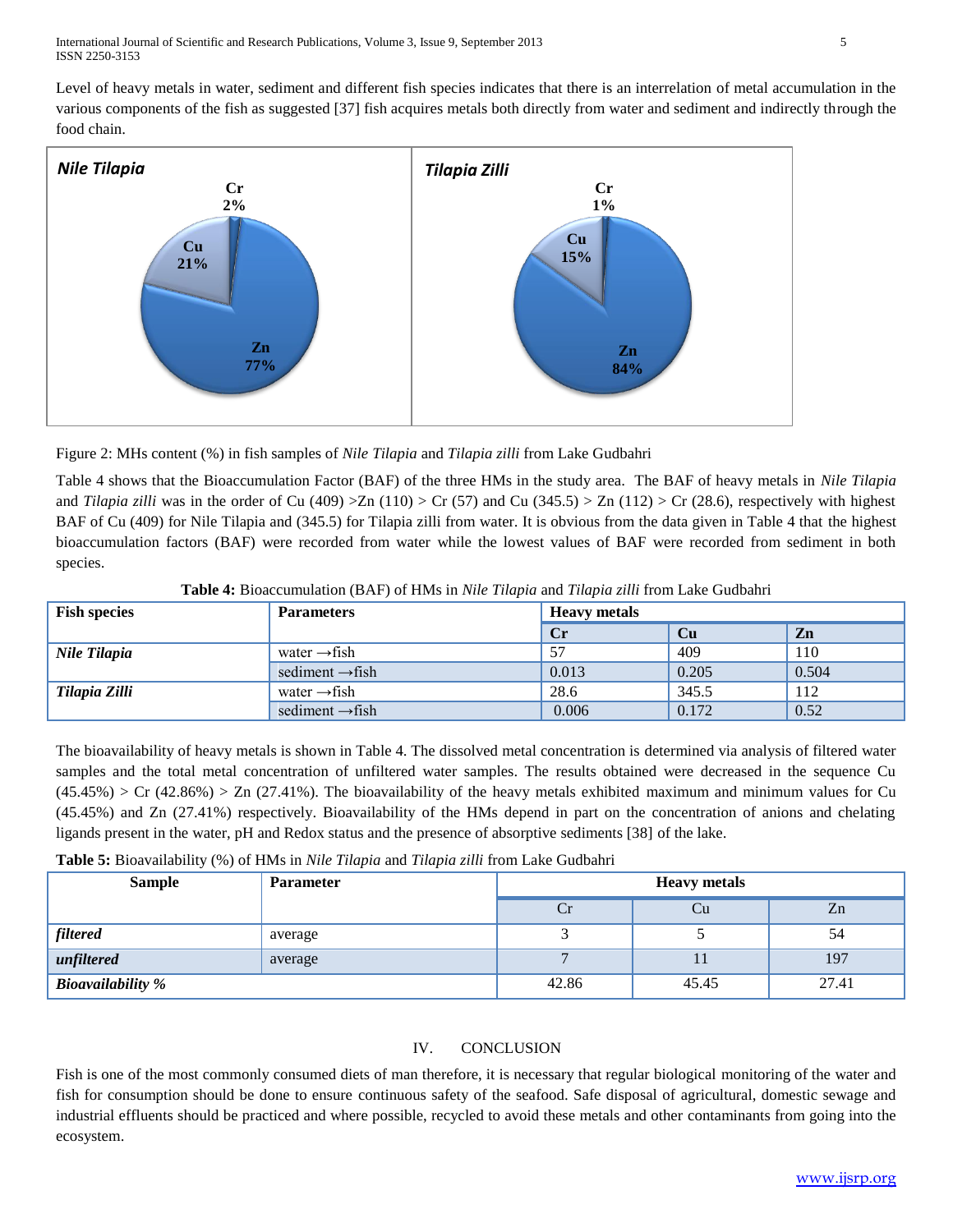International Journal of Scientific and Research Publications, Volume 3, Issue 9, September 2013 6 ISSN 2250-3153

It is logical to say that the high concentration of metals in river become gradually accumulated on the sediments (as a function of pH) and in due course get transferred to fish. Finally, the high level of bioaccumulation factor of Cu and Zn shows that they were good bio-indicator to monitor pollution in the lake for the two fish species. Although, we did not investigate the role of adsorption, precipitation of metal ions and influence of interference in this work these will be considered in our next work.

The results of this study revealed that consuming fish from Lake Gudbahri, Tigray, Northern, Ethiopia may not be harmful to consumers because the observed values of heavy metals were below the permissible limits issued by IAEA-407, 2003; FEPA, 2003 and WHO, 1985, for human consumption.

The values reported in this study can serve as baseline data to monitor future anthropogenic activities along the coast, information on concentrations and distribution of heavy metals in *Nile Tilapia* and *Tilapia zilli* of Lake Gudbahri, eastern Tigray, Northern highlands of Ethiopia. The study showed a need for continuous pollution assessment study of aquatic organisms in Ethiopia and recommends the country to set guideline values on the levels of toxic heavy metal contaminants in fish resources.

## ACKNOWLEDGEMENT

The authors gratefully acknowledge for the Central Analytical Laboratory, Ezana Mining Development PLC for their constant help in analysis of heavy metals in different samples. We are also grateful to the Biologists Solomon Amare and Solomon Tesfay for their help in the fish species identification.

#### REFERENCES

- [1] T. Seymore, " Bioaccumulation of metals in *Barbus marequensis* from the Olifants River, Kruger National Park, and lethal levels of Mn to juvenile *Oreochromis mossambicus,*" MSc thesis, Rand Afrikaans University, South Africa,1994
- [2] E. O. Farombi, O. A. Adelowo and Y. R. Ajimoko, "Biomarkers of oxidative stress and heavy metal levels as indicator of environmental pollution in African Catfish (*Clarias gariepinus* ) from Nigeria Ogun River," Vol. 4, International Journal of Environmental Research and Public Health, 2007, pp. 158-165.
- [3] I. A. Ololade and O. Oginni, "Toxic stress and hematological effects of nickel on African catfish, *Clarias gariepinus,* fingerlings," Vol. 2, Journal of Environmental Chemistry and Ecotoxicology, 2010, pp. 014-019.
- [4] F.A. Akiwumi and D.R. Butler, "Mining and environmental change in Sierra Leone, West Africa: a remote sensing and hydro geomorphological study," Vol.142, Environ Monit Assess, 2008, pp. 309–318.
- [5] E. Z. Ochieng, J. O. Lalah and S. O. Wandiga, "Analysis of Heavy Metals in Water and Surface Sediment in Five Rift Valley Lakes in Kenya for Assessment of Recent Increase in Anthropogenic Activities," Vol. 79, Bull Environ Contam Toxicol., 2007, pp. 570-576.
- [6] M. Kalay and M. Canli, "Elimination of Essential (Cu, Zn) and Non-Essential (Cd, Pb) Metals from Tissues of a Freshwater Fish Tilapia zilli," Turk. Vol.24, J. Zool., 2000, pp.429-436.
- [7] M. Eiman and H. Zamzam, "Effect of selenium-mercury interaction on Clarias lazera fish. Proceeding of the 3<sup>rd</sup> Congress of Toxicology in the Developing Countries," Cairo, Egypt, 1996, pp. 379-392.
- [8] N.A. Barak and C.F. Mason, "The effects of size, season and locality on metal concentrations in flesh and liver," Vol. 92, Science of the Total Environment, 1990, pp. 249-256.
- [9] A.M. Radwan, "The levels of heavy metals in Lake Burullus water compared with the international permissible limits," Vol. 6, Journal of Egyptian Academic Society for Environmental Development, 2005, pp. 11-26.
- [10] S. Samanta, K. Mitra, K. Chandra, K. Saha, S. Bandopadhyay and A. Ghosh, "Heavy metals in water of the rivers Hooghly and Haldi at Haldia and their impact on fish," Vol. 26, Journal of Environmental Biology, 2005, pp. 517-523.
- [11] M. Soltan, S. Moalla, M. Rashed and E. Fawzy, "Physicochemical characteristics and distribution of some metals in the ecosystem of Lake Nasser, Egypt," Vol. 87, Toxicology and Environmental Chemistry, 2005, pp. 167-197.
- [12] M.E. Toufeek, "Distribution of some heavy metals in Lake Nasser water, Egypt," Vol. 9, Egyptian Journal of Aquatic Biology and Fisheries, 2005, pp. 131-148.
- [13] M.M. Authman and H.H. Abbas, "Accumulation and distribution of copper and zinc in both water and some vital tissues of two fish species (*Tilapia zillii* and *Mugil cephalus*) of Lake Qarun, Fayoum Province, Egypt," Vol. 10, Pakistan Journal of Biological Science, 2007, pp. 2106-2122.
- [14] A. Yilmaz and M. Dogan, "Heavy metals in water and in tissues of himri (*Carasobarbusluteus*) from Orontes (Asi) River, Turkey," Environmental Monitoring and Assessment, 2007
- [15] C. Couch and A. John , "Diseases, parasites, and toxic responses of commercial penaeid shrimps of the Gulf of Mexico and South Atlantic coasts of North America," Vol. 76, Fishery Bulletin, 1978, pp. 1-44.
- [16] S.N. Luoma, D.J. Cain and P.S. Rainbow, "Calibrating biomonitors to ecological disturbance: a new technique for explaining metal effects in natural waters," Vol.6, Integrated environ assess manage, 2009, pp. 199-209.
- [17] A. Santoro,G. Blo,S. Mastrolitti and F. Fagioli, "Bioaccumulation of heavy metals by aquatic macroinvertebrates along the Basento River in the south of Italy," Vol. 201, Water Air Soil Pollut., 2009, pp. 19-31.
- [18] J. E. Poldoski, Vol. 52, "Analytical Chemistry" 1980, pp. 1147.
- [19] A. Kaviraj, S. Das," Effects of fertilization on the deposition, partitioning and bioavailability of copper, zinc and cadmium in four perennial ponds of an industrial town," Vol. 41, Indian Journal of Environmental Health, 1999, pp. 6–15.
- [20] WHO, "Guidelines for drinking water quality," World Health Organization, Geneva, 2008.
- [21] U.S. Environmental Protection Agency, "Regional Screening levels (RSL) for Chemical Contaminants at Superfund Site," 2008.
- [22] U.S. Environmental Protection Agency, "Guidance on Evaluating Sediment Contaminant Results," Division of Surface Water, Standards and Technical Support Section, 2010.
- [23] Interim freshwater sediment quality guidelines (ISQG), "Canadian Sediment Quality Guidelines for the Protection of Aquatic Life," 1999. Canadian Council of Ministers of the Environment updated 2002.